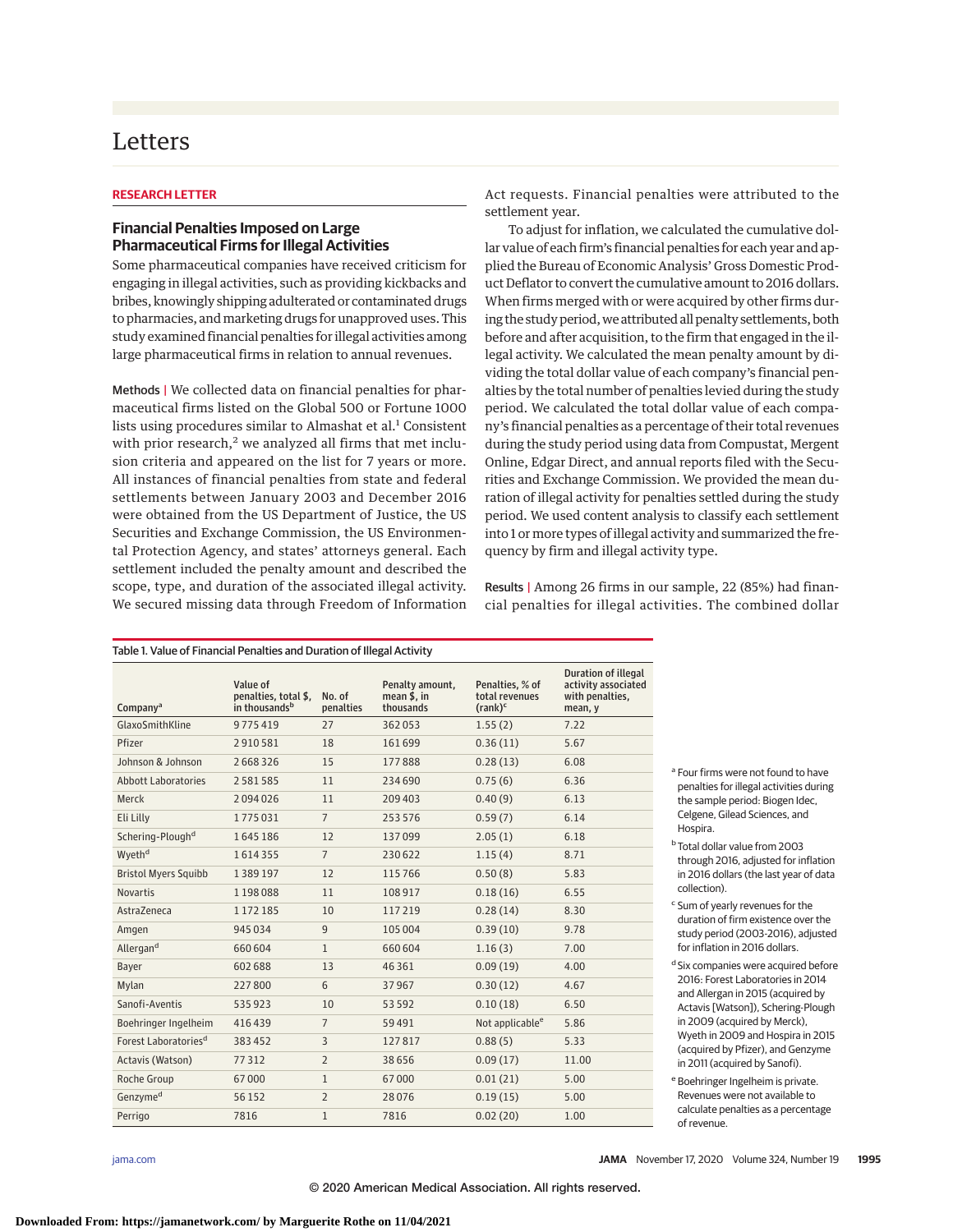|                                                                                                                                                                           |                            | <b>Violation frequency</b> |                  |                                                                       |                |                                                    |                |                                                |                                   |                                             |                |                                 |
|---------------------------------------------------------------------------------------------------------------------------------------------------------------------------|----------------------------|----------------------------|------------------|-----------------------------------------------------------------------|----------------|----------------------------------------------------|----------------|------------------------------------------------|-----------------------------------|---------------------------------------------|----------------|---------------------------------|
| Company <sup>a</sup>                                                                                                                                                      | No. of<br>penalties drugsb | Adulterated                |                  | Bribery <sup>c</sup> Competition <sup>d</sup> Disclosure <sup>e</sup> |                | Environmental Financial<br>violations <sup>f</sup> |                | violations <sup>9</sup> Kickbacks <sup>h</sup> | Misleading Off-label<br>marketing | marketing <sup>j</sup> Pricing <sup>k</sup> |                | Uncatego-<br>rized <sup>l</sup> |
| GlaxoSmith<br>Kline                                                                                                                                                       | 27                         | $\overline{2}$             | $\overline{2}$   | 3                                                                     | 5              | $\overline{3}$                                     | $\mathbf{1}$   | $\overline{2}$                                 | 5                                 | 3                                           | 11             | $\mathbf{1}$                    |
| Pfizer                                                                                                                                                                    | 18                         | $\mathbf{0}$               | $\overline{2}$   | $\pmb{0}$                                                             | $\mathbf{1}$   | $\overline{4}$                                     | $\overline{0}$ | $\mathbf{1}$                                   | $\overline{7}$                    | 5                                           | 3              | $\mathbf{0}$                    |
| Johnson &<br>Johnson                                                                                                                                                      | 15                         | $\mathbf{1}$               | $\mathbf{1}$     | $\mathbf{0}$                                                          | 5              | $\overline{0}$                                     | $\overline{0}$ | $\overline{4}$                                 | $\overline{4}$                    | 9                                           | $\overline{2}$ | $\mathbf{0}$                    |
| Bayer                                                                                                                                                                     | 13                         | $\mathbf{0}$               | $\mathbf{0}$     | 3                                                                     | $\mathbf{1}$   | $\overline{4}$                                     | $\overline{0}$ | $\mathbf{1}$                                   | 3                                 | $\mathbf{1}$                                | $\overline{4}$ | $\overline{0}$                  |
| Schering-<br>Plough <sup>m</sup>                                                                                                                                          | 12                         | $\mathbf{0}$               | $\mathbf{0}$     | $\mathbf{0}$                                                          | $\overline{2}$ | $\mathbf{0}$                                       | $\overline{2}$ | $\mathbf{1}$                                   | $\mathbf{1}$                      | $\mathbf{1}$                                | 8              | $\overline{0}$                  |
| <b>Bristol Myers</b><br>Squibb                                                                                                                                            | 12                         | $\boldsymbol{0}$           | $\mathbf{1}$     | $\overline{4}$                                                        | $1\,$          | $\mathbf{1}$                                       | $\overline{2}$ | $\mathbf{1}$                                   | $\mathbf{1}$                      | $\overline{2}$                              | $\overline{3}$ | $\mathbf 0$                     |
| Abbott<br>Laboratories                                                                                                                                                    | 11                         | $\mathbf{0}$               | $\mathbf{0}$     | $\overline{2}$                                                        | $\mathbf{1}$   | $\overline{2}$                                     | $\overline{0}$ | 3                                              | $\mathbf{1}$                      | $\mathbf{1}$                                | $\overline{4}$ | $\overline{0}$                  |
| Merck                                                                                                                                                                     | 11                         | $\pmb{0}$                  | $\boldsymbol{0}$ | $\pmb{0}$                                                             | $\overline{2}$ | $\overline{2}$                                     | $\mathbf{1}$   | $\overline{2}$                                 | $\mathbf{1}$                      | $\overline{2}$                              | $\overline{7}$ | $\mathbf{1}$                    |
| <b>Novartis</b>                                                                                                                                                           | 11                         | $\pmb{0}$                  | $\mathbf{1}$     | $\mathbf{0}$                                                          | $\mathbf{1}$   | $\mathbf{0}$                                       | $\mathbf{1}$   | 5                                              | $\pmb{0}$                         | $\overline{4}$                              | 5              | $\overline{0}$                  |
| AstraZeneca                                                                                                                                                               | 10                         | $\mathbf{0}$               | $\mathbf{1}$     | $\mathbf{0}$                                                          | $\mathbf{1}$   | $\mathbf{0}$                                       | $\overline{0}$ | $\overline{4}$                                 | $\mathbf{1}$                      | $\overline{2}$                              | 6              | $\mathbf{1}$                    |
| Sanofi-<br>Aventis                                                                                                                                                        | 10                         | $\mathbf{0}$               | $\mathbf{0}$     | $\overline{2}$                                                        | $\mathbf{0}$   | $\mathbf{1}$                                       | $\overline{0}$ | $\overline{2}$                                 | $\boldsymbol{0}$                  | $\overline{0}$                              | 6              | $\overline{0}$                  |
| Amgen                                                                                                                                                                     | $\overline{9}$             | $\mathbf{0}$               | $\mathbf{0}$     | $\mathbf{0}$                                                          | $\mathbf{0}$   | $\mathbf{1}$                                       | $\overline{0}$ | $\overline{3}$                                 | $\mathbf{1}$                      | 3                                           | 5              | $\mathbf{0}$                    |
| Boehringer<br>Ingelheim                                                                                                                                                   | $\overline{7}$             | $\mathbf{0}$               | $\mathbf{0}$     | $\mathbf{0}$                                                          | $\mathbf{0}$   | $\overline{2}$                                     | $\overline{0}$ | $\mathbf{1}$                                   | $\mathbf{1}$                      | $\mathbf{1}$                                | $\overline{4}$ | $\mathbf{0}$                    |
| Eli Lilly                                                                                                                                                                 | $\overline{7}$             | $\mathbf{0}$               | $\mathbf{0}$     | $\mathbf{0}$                                                          | $\mathbf{1}$   | $\mathbf{0}$                                       | $\overline{0}$ | $\mathbf{1}$                                   | $\mathbf{1}$                      | $\overline{7}$                              | $\mathbf{1}$   | $\mathbf{0}$                    |
| Wyeth <sup>m</sup>                                                                                                                                                        | $\overline{7}$             | $\mathbf{0}$               | $\mathbf{1}$     | $\mathbf{0}$                                                          | $\mathbf{0}$   | $\mathbf{1}$                                       | $\overline{0}$ | $\mathbf{0}$                                   | $\overline{2}$                    | $\overline{4}$                              | $\mathbf{1}$   | $\mathbf{0}$                    |
| Mylan                                                                                                                                                                     | 6                          | $\mathbf{0}$               | $\mathbf{0}$     | $\mathbf{1}$                                                          | $\mathbf{0}$   | $\mathbf{0}$                                       | $\overline{0}$ | $\mathbf{0}$                                   | $\mathbf{1}$                      | $\mathbf{0}$                                | $\overline{4}$ | $\bf{0}$                        |
| Forest<br>Laboratories <sup>m</sup>                                                                                                                                       | 3                          | $\mathbf{1}$               | $\mathbf{0}$     | $\mathbf{0}$                                                          | $\mathbf{0}$   | $\Omega$                                           | $\overline{0}$ | $\overline{2}$                                 | $\mathbf{0}$                      | $\mathbf{1}$                                | $\mathbf{1}$   | $\mathbf{1}$                    |
| Actavis<br>(Watson)                                                                                                                                                       | $\overline{2}$             | $\mathbf{0}$               | $\Omega$         | $\mathbf{0}$                                                          | $\mathbf{0}$   | $\Omega$                                           | $\overline{0}$ | $\mathbf{0}$                                   | $\overline{0}$                    | $\Omega$                                    | $\overline{2}$ | $\mathbf{0}$                    |
| Genzyme <sup>m</sup>                                                                                                                                                      | $\overline{2}$             | $\mathbf{1}$               | $\mathbf{0}$     | $\mathbf{0}$                                                          | $\mathbf{0}$   | $\mathbf{0}$                                       | $\overline{0}$ | $\mathbf{0}$                                   | $\mathbf{1}$                      | $\overline{2}$                              | $\mathbf{1}$   | $\mathbf{0}$                    |
| Allergan $m$                                                                                                                                                              | $\mathbf{1}$               | $\mathbf{0}$               | $\mathbf{0}$     | $\mathbf{0}$                                                          | $\mathbf{0}$   | $\mathbf{0}$                                       | $\overline{0}$ | $\mathbf{0}$                                   | $\pmb{0}$                         | $\mathbf{1}$                                | $\mathbf{0}$   | $\boldsymbol{0}$                |
| Roche<br>Group                                                                                                                                                            | $\mathbf{1}$               | $\mathbf{0}$               | $\mathbf{0}$     | $\mathbf{0}$                                                          | $\mathbf{0}$   | $\Omega$                                           | $\overline{0}$ | $\mathbf{0}$                                   | $\mathbf{1}$                      | $\mathbf{1}$                                | $\mathbf{0}$   | $\mathbf{0}$                    |
| Perrigo                                                                                                                                                                   | $\mathbf{1}$               | $\mathbf{0}$               | $\mathbf{0}$     | $\mathbf{1}$                                                          | $\mathbf{0}$   | $\mathbf{0}$                                       | $\overline{0}$ | $\Omega$                                       | $\mathbf{0}$                      | $\mathbf{0}$                                | $\mathbf{0}$   | $\mathbf{0}$                    |
| Total                                                                                                                                                                     |                            | 5                          | 9                | 16                                                                    | 21             | 21                                                 | $\overline{7}$ | 33                                             | 32                                | 50                                          | 78             | $\overline{4}$                  |
| h Offering kickbacks to suppliers or customers to purchase and sell their<br><sup>a</sup> Biogen, Celgene, Gilead Sciences, and Hospira had no violations in this period. |                            |                            |                  |                                                                       |                |                                                    |                |                                                |                                   |                                             |                |                                 |

### Table 2. Type and Frequency of Illegal Activity Associated With Penalties

| <sup>b</sup> Manufacturing and distributing adulterated or unapproved drugs.                  | product(s).<br>Misleading or deceptive marketing practices.<br>Advertising a product for uses other than approved by the US Food and Drug<br>Administration.<br><sup>k</sup> Overpricing drugs reimbursed or paid for by government, underpaying rebate<br>obligations, fraudulent pricing or billing, or other pricing illegalities.<br>Violations that do not fit the other reported categories. |  |  |  |  |
|-----------------------------------------------------------------------------------------------|----------------------------------------------------------------------------------------------------------------------------------------------------------------------------------------------------------------------------------------------------------------------------------------------------------------------------------------------------------------------------------------------------|--|--|--|--|
| <sup>c</sup> Bribery to foreign officials, suppliers, or other entities.                      |                                                                                                                                                                                                                                                                                                                                                                                                    |  |  |  |  |
| <sup>d</sup> Fraudulently delaying market entry of competitors, antitrust, monopoly.          |                                                                                                                                                                                                                                                                                                                                                                                                    |  |  |  |  |
| e Failure to disclose negative information about a product or about poor drug<br>development. |                                                                                                                                                                                                                                                                                                                                                                                                    |  |  |  |  |
| <sup>†</sup> Violations of environmental regulation(eg, Clean Air Act).                       |                                                                                                                                                                                                                                                                                                                                                                                                    |  |  |  |  |
| <sup>g</sup> Tax fraud and insider trading.                                                   |                                                                                                                                                                                                                                                                                                                                                                                                    |  |  |  |  |
|                                                                                               | "Company was acquired before 2016. See footnote d in Table 1.                                                                                                                                                                                                                                                                                                                                      |  |  |  |  |

value of financial penalties totaled \$33 billion for 2003 to 2016. Eleven firms with financial penalties exceeding \$1 billion in inflation-adjusted dollars accounted for \$28.8 billion (88%) of the total penalties (Table 1). The firms with the highest penalties as a percentage of revenues (ie, >1%) were Schering-Plough, GlaxoSmithKline, Allergan, and Wyeth; the number of penalties for these firms varied between 1 (Allergan) and 27 (GlaxoSmithKline). Four firms had financial penalties that totaled less than \$80 million and no more than 2 penalty settlements (Actavis [Watson], Roche Group, Genzyme, and Perrigo). All but 1 firm (Perrigo) engaged in illegal activities associated with penalties for 4 or more years. An additional 4 firms received no financial penalties for illegal activities during this period. The most common types of illegal activity involving penalties (Table 2) were pricing violations, off-label marketing, and kickbacks. The firms with the greatest variety in the types of illegal activities involving penalties were GlaxoSmithKline, Bristol Myers Squibb, and Merck. Three firms (Actavis, Allergan, and Perrigo) had penalties limited to a single violation type.

Discussion | Among the large pharmaceutical companies included in this study, 85% had evidence of financial penalties for illegal activities. Given the scope and nature of the illegal activities involving financial penalties, physicians and regulators should exhibit vigilance over the activities of large pharmaceutical firms. Four firms were not found to